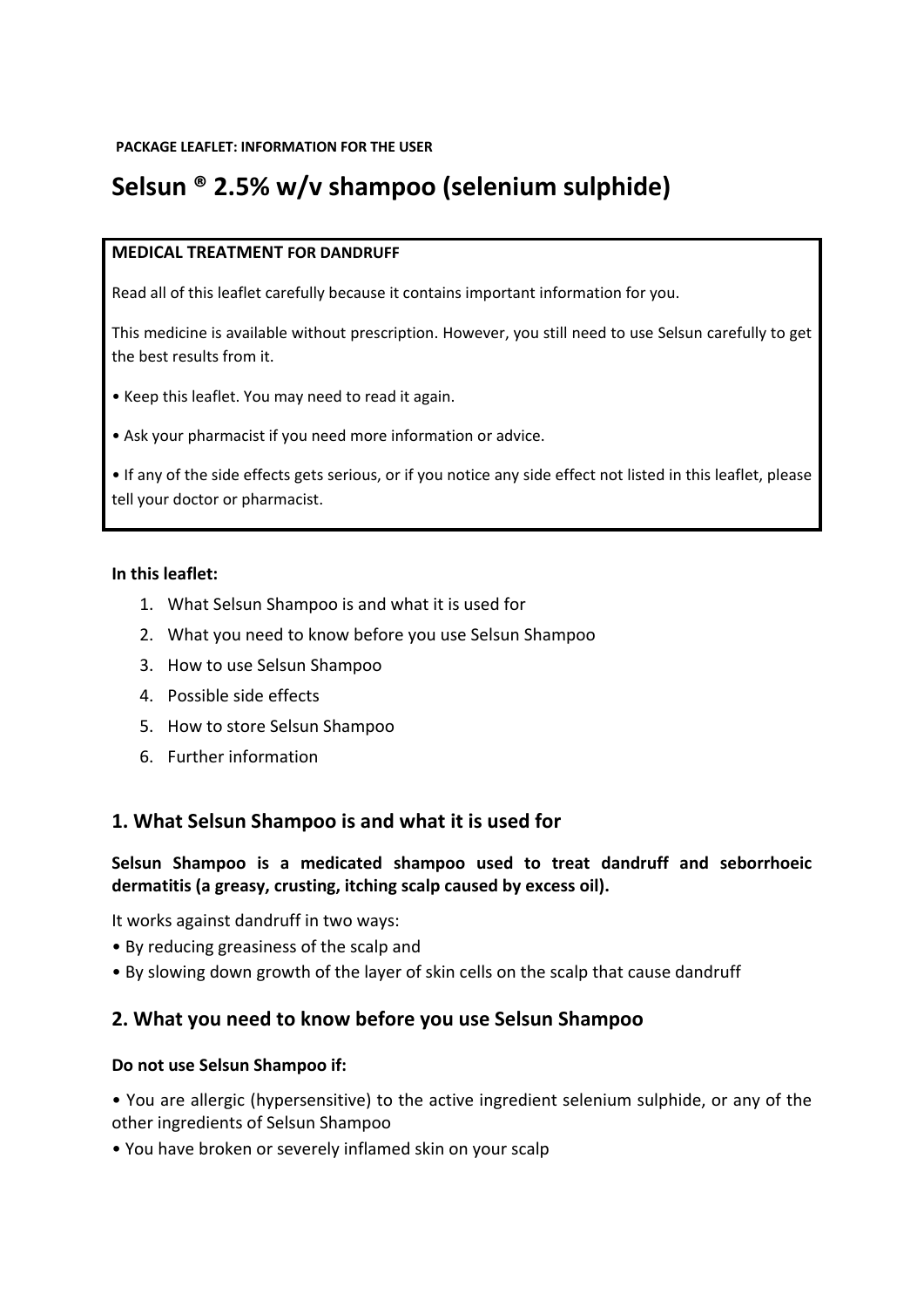# **Take special care with Selsun Shampoo**

# **Warnings and precautions**

- Avoid contact with the eyes. If the shampoo does get in your eyes, you can experience severe eye irritation that may lead to injury. If this occurs, rinse immediately with lots of cold water.
- In case of eye contact, if severe eye pain, eye swelling, change in vision develop and persist after rinsing with water talk to your doctor or pharmacist (see section 4).
- Selsun must not be applied to infected skin or open lesions as this may cause absorption of selenium sulphide into the blood through infected/broken or inflamed skin.
- Selsun is meant for external application only, it is not to be ingested. In the event of accidental ingestion, seek immediate medical advice.
- Do not leave the shampoo in contact with the hair or skin for more than the recommended duration as irritation, burning sensation or blistering may occur, and do not use more often than recommended. See section 3 "How to use Selsun Shampoo".
- Gold, silver and other metallic jewellery should be removed prior to use, as discolouration may occur.
- Rinse thoroughly from the hair before dyeing, tinting, perming or chemical straightening.
- It should not be used for 2 days before or after any of these hair treatments.
- Take out hair grips and remove jewellery before use and avoid contact with metal surfaces.

# **Pregnancy, breast-feeding and fertility**

No effects during pregnancy are anticipated. Selsun shampoo can be used during pregnancy.

No effects on the breastfed newborn/infant are anticipated.

# **3. How to use Selsun Shampoo**

# **Adults, (including elderly) and children over 5 years old**

- Shake bottle well before use.
- Wet the hair and then massage enough into your scalp to form a lather.
- Leave for two to three minutes.
- Rinse thoroughly.

Avoid contact with the eyes. If the shampoo does get into your eyes, you can experience severe eye irritation that may lead to injury. If this occurs, rinse immediately with lots of cold water.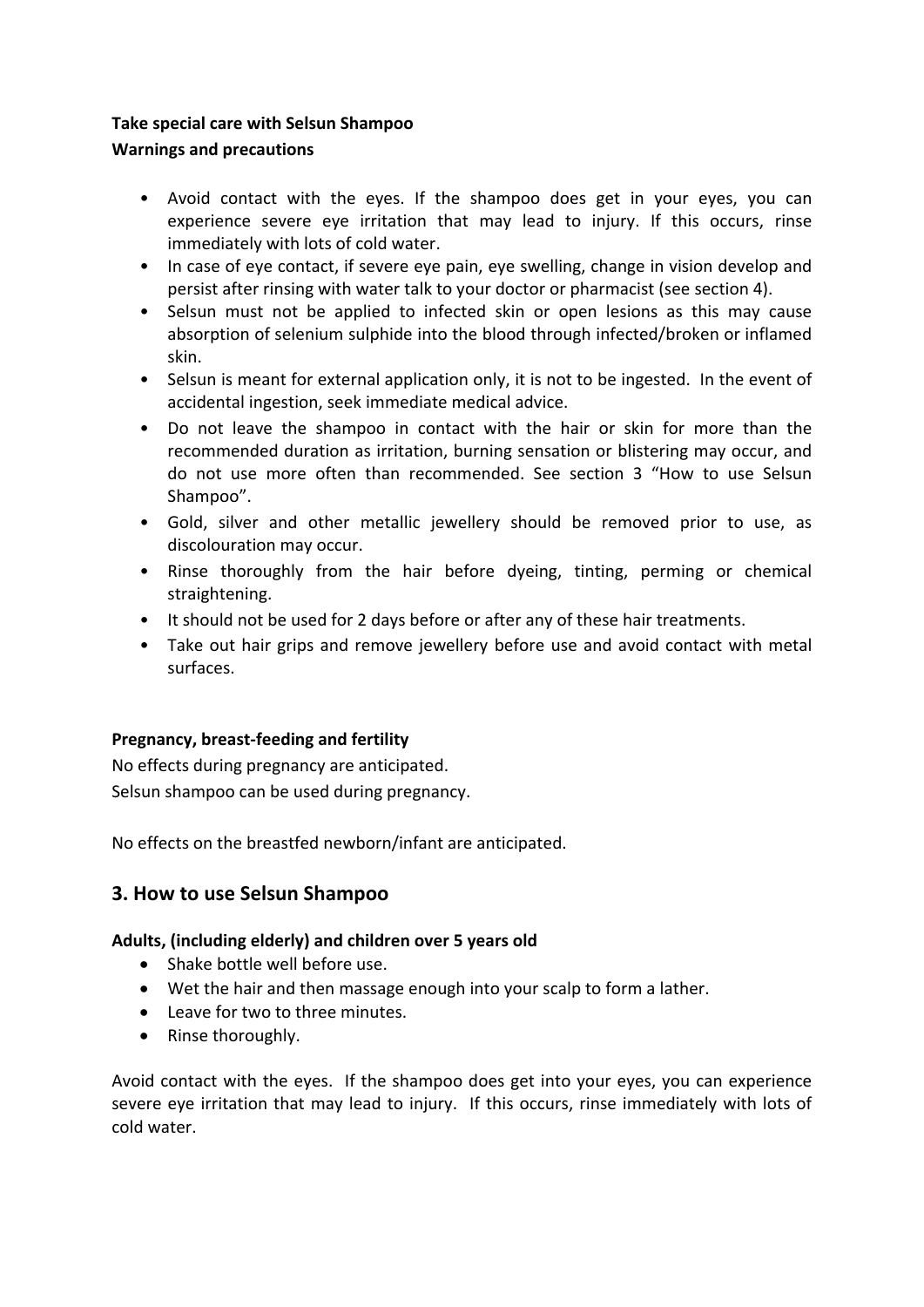Selsun should be used twice a week for the first two weeks and then once a week for the next two weeks. After this first course of treatment, it should not be used more often than is needed to control your scalp condition.

#### **Selsun Shampoo is not recommended for use in children under 5 years of age**

**If you accidentally swallow Selsun Shampoo,** seek medical advice immediately. Swallowing Selsun Shampoo can cause you to feel sick or be sick.

If you have any further questions on how to take this product, ask your doctor or pharmacist.

# **4. Possible side effects**

Like all medicines, Selsun Shampoo can cause side effects, although not everybody gets them.

Side effects may include:

- Skin rash or hives (urticaria or nettle rash).
- Irritation or sensitization of the skin or scalp, sometimes described as a burning sensation.
- Increase in the amount of normal hair loss.
- Discolouration of hair, which may be avoided by thoroughly washing the hair after treatment.
- Oiliness or dryness of hair and scalp.
- Rarely, blistering can occur, especially if the shampoo is kept in contact with the hair or skin for longer than the recommended duration.
- Eye irritation: scratched eye with symptoms like eye pain, dilatation of vessels in the eye (red eye), eye swelling and change in vision or transient loss of vision.

# **Reporting of side effects**

If you get any side effects, talk to your doctor, pharmacist or nurse. This includes any possible side effects not listed in this leaflet.

You can also report side effects directly via HPRA Pharmacovigilance. Website: www.hpra.ie By reporting side effects you can help provide more information on the safety of this medicine.

# **5. How to store Selsun Shampoo**

Keep this medicine out of the sight and reach of children.

Do not store above 25°C.

Do not use Selsun Shampoo after the expiry date which is stamped on the pack. The expiry date refers to the last day of that month.

Medicines should not be disposed of via wastewater or household waste. Ask your pharmacist how to dispose of medicines no longer required. These measures will help to protect the environment.